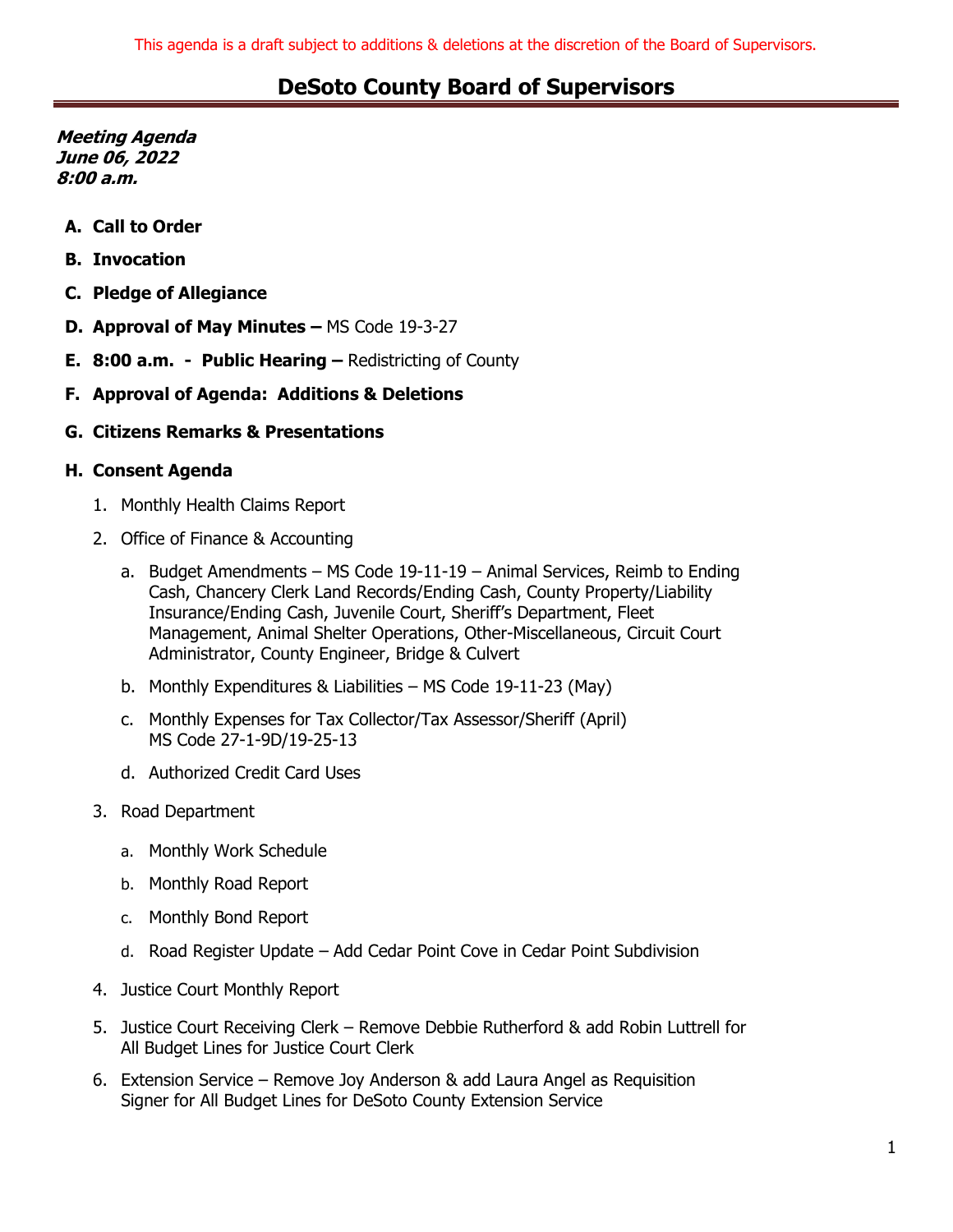**Meeting Agenda June 06, 2022 8:00 a.m.**

### **H. Consent, continued**

- 7. Business Investment Incentives Final Resolutions
	- a. Appleton Grp, LLC 8-Yr. Personal Property (New) \$6,198,318.00 (Effective: 01/01/2022 through 12/31/2029)
	- b. J. Strickland & Company 5-Yr. Personal Property (Expanded) \$3,272,926.00 (Effective: 01/01/2022 through 12/31/2026)
	- c. Ozark Automotive Distributors, Inc. 5-Yr. Personal Property (Expanded) \$ 1,863,350.00 (Effective: 01/01/2022 through 12/31/2026)
	- d. TK Elevator Manufacturing, Inc. 10-Yr. Real & Personal Property (New)  $$ 15,708,536.00$  ( $$11,791,387. - Real + $3,917,149. - Personal$ ) (Effective: 01/01/2022 through 12/31/2031)
- 8. Contract Administration Auto Renewal
	- a. EMS CommuniCare Technology dba Pulsara
	- b. Environmental Services Waste Pro Star Landing Rubbish Pit
- 9. Enter Into the Formal Record and Make a Part of the Board Minutes
	- a. Liabililty Insurance Documents Fully Executed
	- b. Assignment of Lease 601 Expressway Drive
	- c. Solid Waste Fully Executed Contract with Liberty Tire
- 10. Meal Log Affidavit (3) MS Code 19-25-74

### **I. Old Business**

- 1. Project Updates Tracy Huffman and the state of the state of the state of the state of the state of the state of the state of the state of the state of the state of the state of the state of the state of the state of the
	- a. Amazon Transportation Improvements Approval of Subcontract Signature Required
	- b. LSBP-17(8) Craft Rd Box Culvert Approval of Subcontract Signature Required
- 2. Solid Waste Ray Laughter Ray Laughter
	- a. 2022 Household Hazardous Waste Day Recap
	- b. 2022 Spring Clean Up Totals
	- c. Parks & Greenways Summer Workers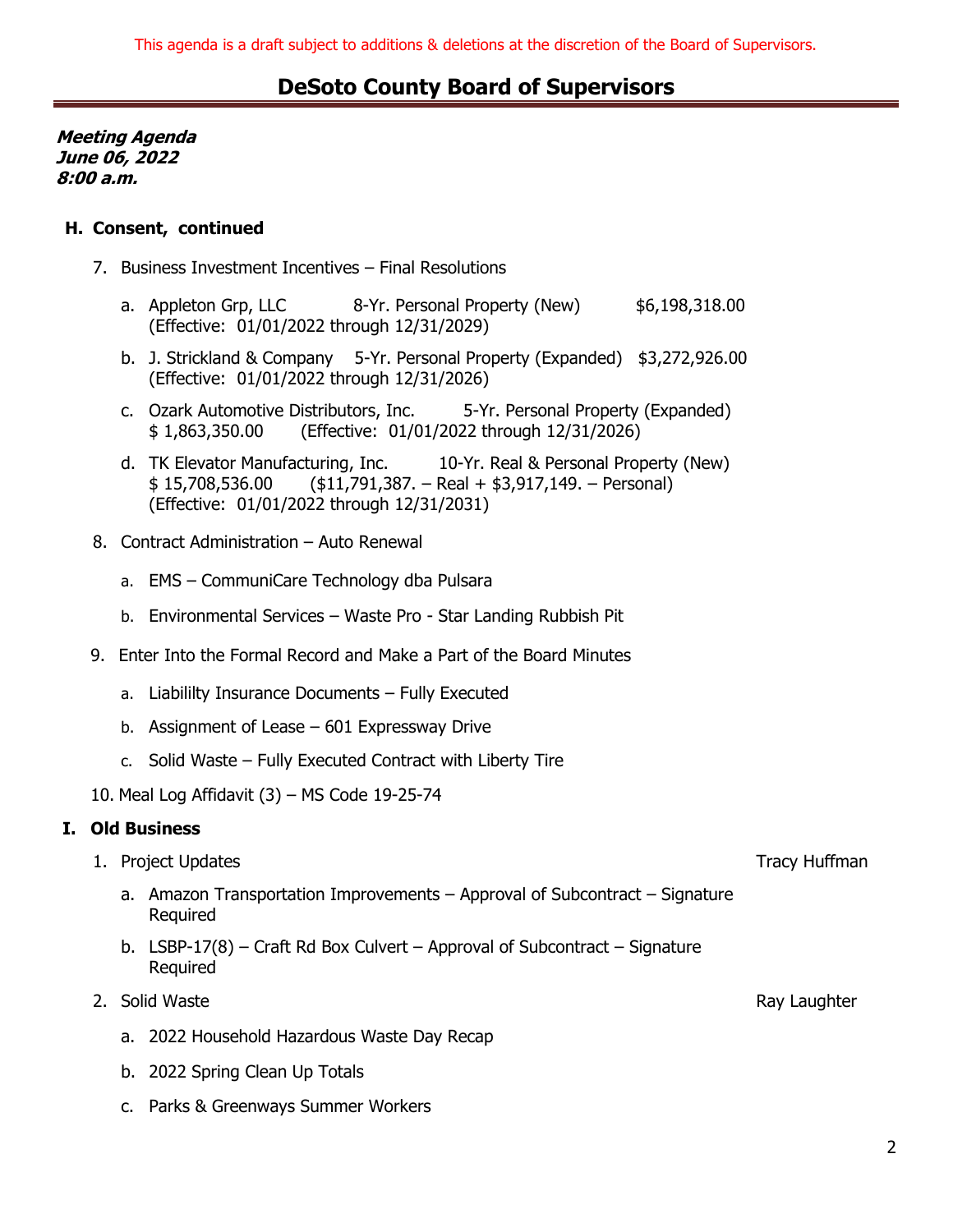**Meeting Agenda June 06, 2022 8:00 a.m.**

**J. New Business**

### **I. Old Business, continued**

|                     | 3. Facilities Management                                                        | Shawn Houston       |  |  |  |  |
|---------------------|---------------------------------------------------------------------------------|---------------------|--|--|--|--|
|                     | a. Tax Collector – Update on Kiosks and Windows – Hernando & Olive Branch       |                     |  |  |  |  |
|                     | 4. FY22 Budget - Economic Impact Report                                         | Vanessa Lynchard    |  |  |  |  |
|                     | 5. Courthouse Study Update                                                      | Vanessa Lynchard    |  |  |  |  |
| <b>New Business</b> |                                                                                 |                     |  |  |  |  |
| 1.                  | <b>10:00 a.m.</b> - NWCC Workforce Development                                  | Dr. Heindl          |  |  |  |  |
|                     | 2. Cyber Liability Insurance                                                    | Sarah Edmiston      |  |  |  |  |
|                     | 3. Security in Schools                                                          | Supervisor Lee      |  |  |  |  |
|                     | 4. EMA                                                                          | Chris Olson         |  |  |  |  |
|                     | Notification of Award for Warning Sirens – Signature Required<br>a.             |                     |  |  |  |  |
|                     | b. Statewide Mutual Aid Compact - Signature Required                            |                     |  |  |  |  |
|                     | 5. EMS - Request for Cardiac Monitors                                           | <b>Mark Davis</b>   |  |  |  |  |
| 6.                  | <b>Grant Administration</b>                                                     | Sheila Garrett      |  |  |  |  |
|                     | a. Request to Apply for JAG $-$ Youth Drug Court $-$ Signature Required         |                     |  |  |  |  |
| 7.                  | Andrea Freeze                                                                   |                     |  |  |  |  |
|                     | 10:30 $a.m. - Clains Docket$<br>a.                                              |                     |  |  |  |  |
|                     | Preliminary Inventory Dispositions - Road Dept. & Sheriff's Dept.<br>b.         |                     |  |  |  |  |
|                     | Request to Open New Bank Account for Award for Signal at Byhalia/Hwy 305<br>c.  | w/ V. Lynchard      |  |  |  |  |
|                     | Request to Open New Bank Account for Performance Bonds<br>d.                    |                     |  |  |  |  |
|                     | Motor Vehicle Rental Tax Diversions<br>е.                                       |                     |  |  |  |  |
|                     | <b>ARPA Projects Budget Amendment</b><br>f.                                     | Vanessa Lynchard    |  |  |  |  |
|                     | 8. Animal Services - Mobile Adoption Opportunity & Approval to Accept Donations | Monica Mock         |  |  |  |  |
| 9.                  | Human Resources                                                                 | Carla Crockett      |  |  |  |  |
|                     | Transparency in Coverage Overview<br>а.                                         | w/ Christie Barclay |  |  |  |  |
|                     | Updated Employee Application & DCBOS Offer Letter<br>b.                         |                     |  |  |  |  |
|                     |                                                                                 |                     |  |  |  |  |

c. Jet Dental Mobile Offering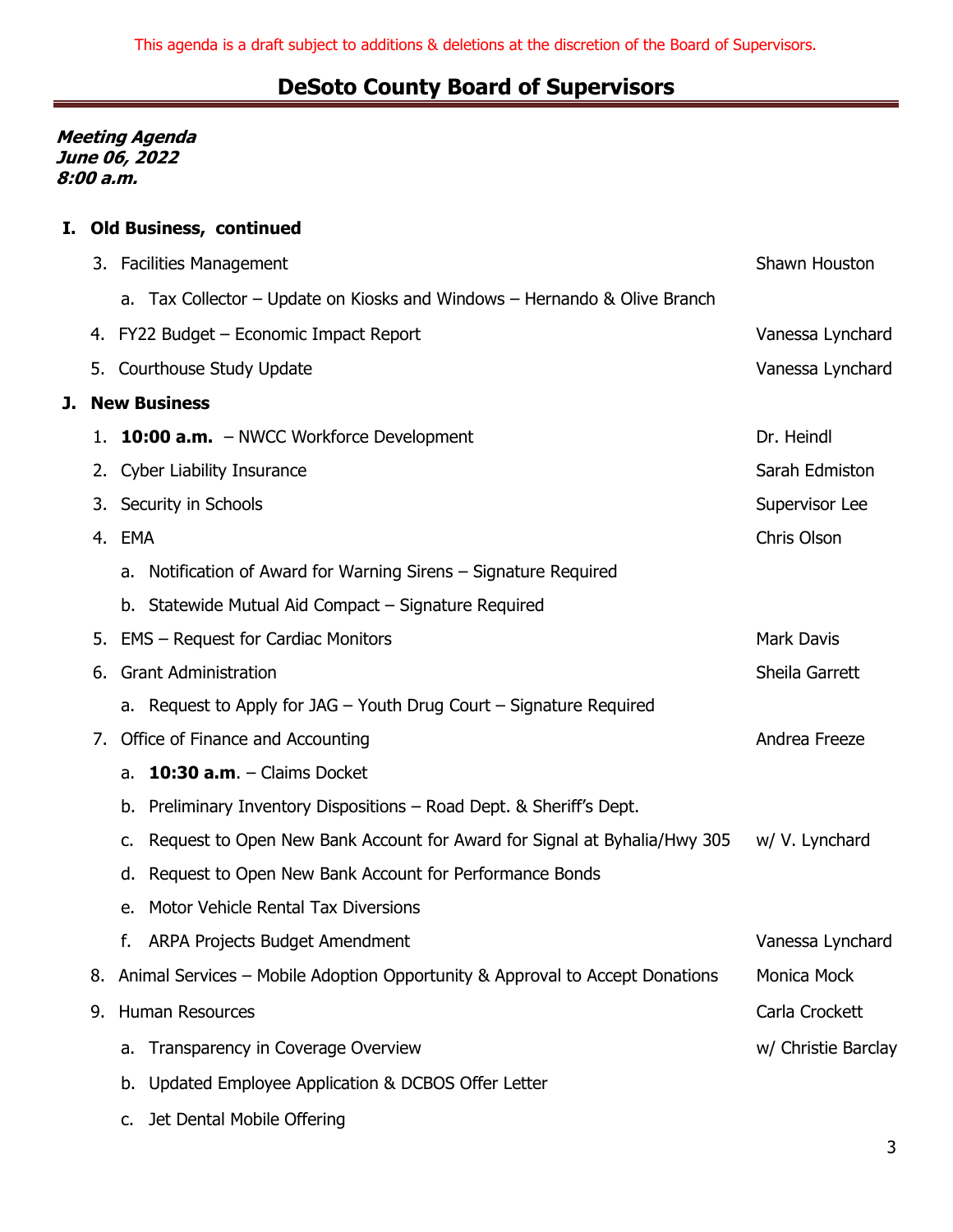**Meeting Agenda June 06, 2022 8:00 a.m.**

### **J. New Business, continued**

|                                                    | 10. Office of Procurement | Angie Irving                                                                             |                                                |  |  |
|----------------------------------------------------|---------------------------|------------------------------------------------------------------------------------------|------------------------------------------------|--|--|
|                                                    |                           | a. Human Resources - Recommendation to Award Flu Shot Quote                              | w/ Carla Crockett                              |  |  |
|                                                    | b.                        | Sheriff's Department – Finding of Fact for Geotime Software & License                    |                                                |  |  |
|                                                    | c.                        | Road Department - Recommendation to Award Hot Mix Asphalt Overlay                        | w/ Jason<br>Youngblood                         |  |  |
|                                                    | d.                        | Recommendation to Award Copier Lease - Signature Required                                |                                                |  |  |
|                                                    | е.                        | Sheriff's Department - Purchase over \$25,000 of Vehicles                                |                                                |  |  |
|                                                    | f.                        | Bids Under Advisement - ICAC                                                             | Justin Zahner                                  |  |  |
|                                                    |                           | 11. Agri Education Center Review                                                         | Justin Zahner                                  |  |  |
|                                                    |                           | 12. Contract Administration                                                              | Angie Irving                                   |  |  |
|                                                    |                           | a. EMS - NWCC Affiliation Agreement - Signature Required                                 |                                                |  |  |
|                                                    |                           | b. EMS - Updated MOA for AMBUS Kit from MS State Dept. of Health - Signature<br>Required |                                                |  |  |
| 13. Justice Court - Correct Month End Reports      | Vanessa Lynchard          |                                                                                          |                                                |  |  |
| 14. Scrivener's Error - September 07, 2021 Minutes | Vanessa Lynchard          |                                                                                          |                                                |  |  |
| 15. Committee Reports                              |                           |                                                                                          |                                                |  |  |
|                                                    |                           | a. 3:00 p.m. - Medical Cannabis Committee                                                | Committee                                      |  |  |
|                                                    |                           | 1) State Regulations Impacting Local Issues                                              | Christie Barclay                               |  |  |
|                                                    |                           | 2) Recommendation for Local Zoning                                                       | <b>Bennie Hopkins</b>                          |  |  |
|                                                    |                           | 3) Local Cannabis Ordinance                                                              | Sam Barber                                     |  |  |
|                                                    |                           | b. Council of Governments (COG)                                                          | Supervisor Lee &<br>Supervisor Caldwell        |  |  |
|                                                    | $C_{\bullet}$             | Flood Study Public Hearing Report                                                        | Supervisor Caldwell<br>& Supervisor<br>Gardner |  |  |
|                                                    |                           | 16. Road Department                                                                      | Robert Jarman                                  |  |  |
|                                                    | a.                        | MDOT New Safety Rider Program Discussion & MOU                                           |                                                |  |  |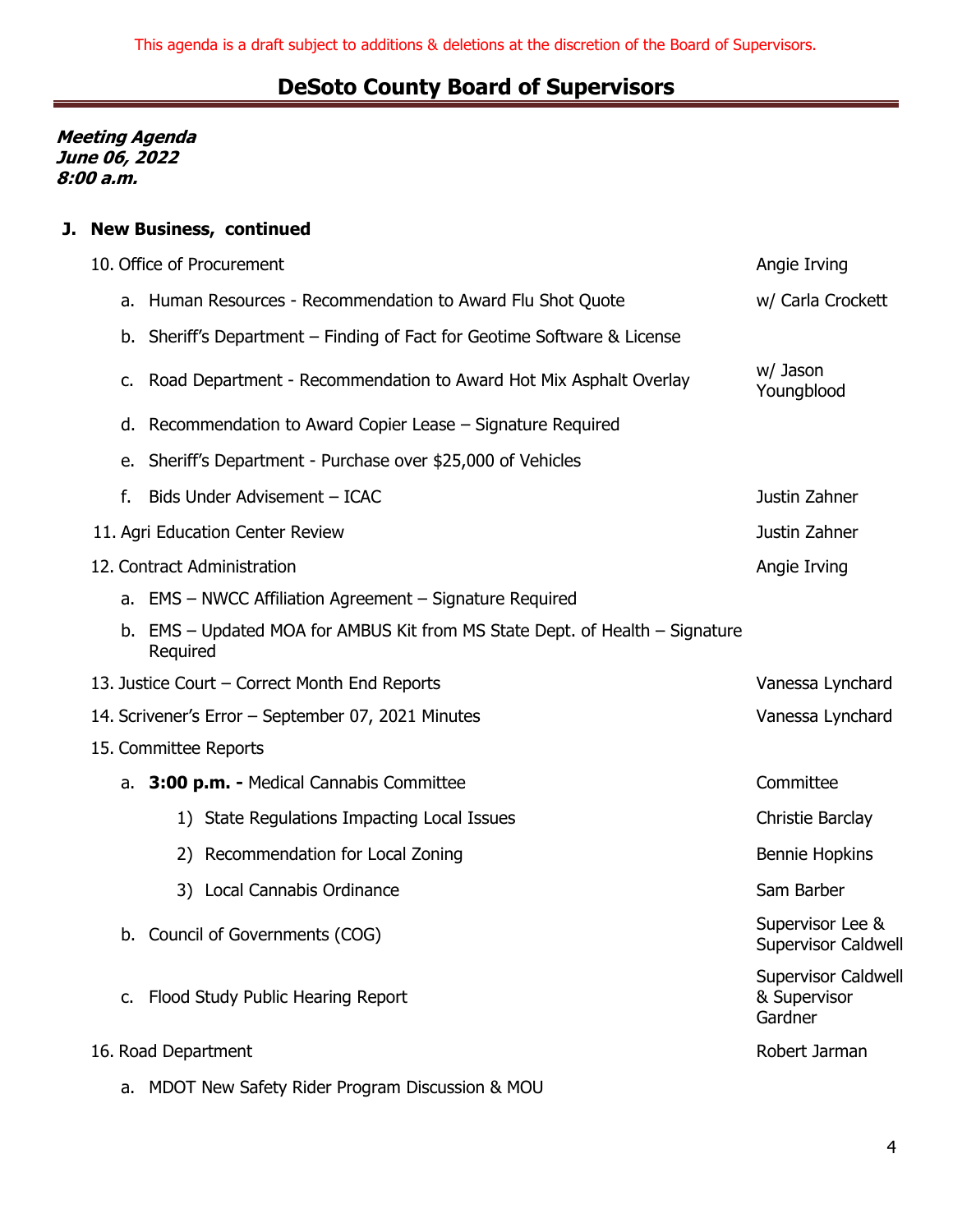#### **Meeting Agenda June 06, 2022 8:00 a.m.**

### **J. New Business, continued**

|                                                        |                    | b. NRCS Request Letter & Project Sites                         |                                |  |
|--------------------------------------------------------|--------------------|----------------------------------------------------------------|--------------------------------|--|
|                                                        | c.                 | Holly Springs Road Supplemental Agreement                      | w/ Tracy Huffman               |  |
|                                                        |                    | d. Holly Springs Road                                          | w/ Tracy Huffman               |  |
|                                                        | e.                 | Craft Road Change Order                                        | w/ Tracy Huffman               |  |
|                                                        | f.                 | Report on Sale of Equipment                                    |                                |  |
|                                                        |                    | g. MDOT Certification Form for Sub-Awards - Signature Required |                                |  |
|                                                        |                    | 17. Hernando Arts Campus Discussion                            | Supervisor Lee                 |  |
|                                                        |                    | 18. Williams Ridge Subdivision At Star Landing                 | Supervisor Lee &<br>Kim Krunen |  |
|                                                        |                    | 19. Chancery Clerk                                             | Misty Heffner                  |  |
|                                                        |                    | a. Homestead Chargeback Board Orders - Signature Required      |                                |  |
|                                                        |                    | b. CD Interest Due to County                                   |                                |  |
|                                                        |                    | 20. Short Term Rental Property in DeSoto County                | Vanessa Lynchard               |  |
|                                                        |                    | 21. Getwell Road Church Request to Make a Restricted Donation  | <b>Supervisor Denison</b>      |  |
| 22. 2:00 p.m. - Region IV Crisis Center Potential Plan |                    |                                                                |                                |  |
|                                                        |                    | a. Building Plan Concept & Program Potential                   | Jason Rainey                   |  |
|                                                        |                    | b. Facilities Comments                                         | Shawn Houston                  |  |
|                                                        |                    | c. Financing Strategy                                          | Vanessa Lynchard               |  |
| 23. Justice Court Proposed Change Orders #32 & #33     |                    |                                                                | Shawn Houston                  |  |
|                                                        | <b>K. Planning</b> |                                                                | <b>Bennie Hopkins</b>          |  |
|                                                        |                    |                                                                |                                |  |

- 1. **Public Hearing - Rezoning**
	- **a. Longbranch PUD (RZNE-000808-2022) –** Application is for rezoning of 72 acres from Agricultural-Residential to PUD, Located on the west side of Hwy 301 and north of Nail Rd, identified as parcel # 109730000 0002300 in Section 36, Township 1, Range 9 (District 3) **Applicant: ACH Developers/Civil-Link**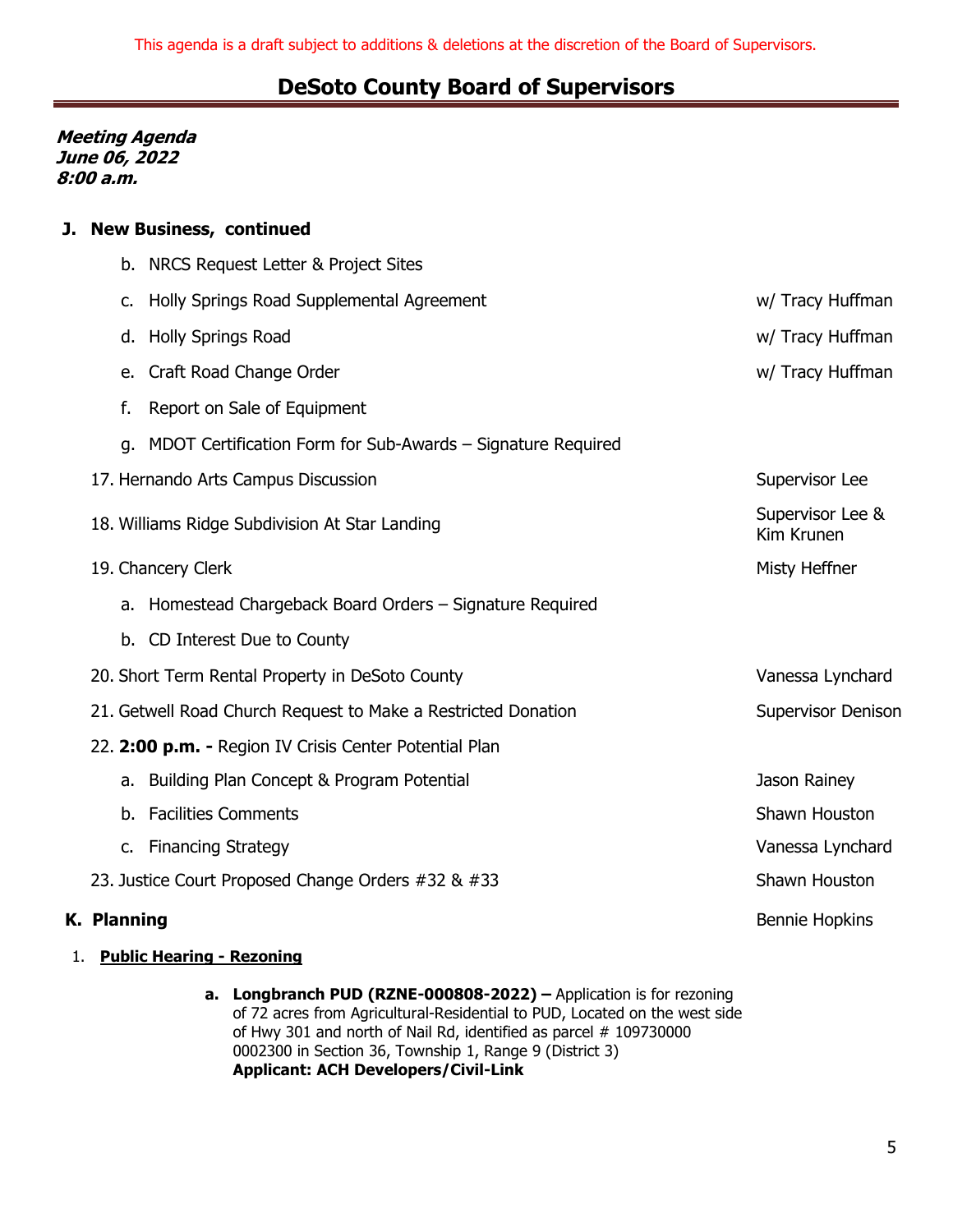**Meeting Agenda June 06, 2022 8:00 a.m.**

#### **K. Planning, continued**

**b. Patrick Miller Rezoning (RZNE-000809-2022) –** Application is for rezoning of 16.92 acres from Agricultural-Residential to Agriculture, Located on the south side of Nesbit Rd and west of Tulane Rd, identified as parcel # 208828000 0002112 in Section 28, Township 2, Range 8 (District 4) **Applicant: Patrick & Kellie Miller**

#### 2. **Consent Minor Lot**

- **a. Brink 1 Lot Minor Lot (SUB-007724-2022)** Application is for approval of 1 lot on 2.12 acres out of 19.49 acres. Identified as Parcel(s)  $#$ 207726000 0000501. Subject property is located on the east side of Malone Rd and south of Pleasant Hill Rd in Section 26, Township 2, Range 7 and is zoned A-R (District 5) **Applicant: Kimberly Brink**
- **b. Claire Point, Rev of Lots 6 & 9 Minor Lot (SUB-007729-2022)** Application is for approval of 1 lot on 7.12 acres. Identified as Parcel(s)  $#$ 305516000 0000616 and # 305516000 0000615. Subject property is located on the south side of Cathy Rd and east of Red Banks Rd in Section 16, Township 3, Range 5 and is zoned A (District 1) **Applicant: April Perkins**
- **c. Claire Point, 2nd Rev of Lot 5 Minor Lot (SUB-007730-2022)** Application is for approval of 1 lot on 5.20 acres. Identified as Parcel(s)  $#$ 305516000 0000606 and # 305516000 0000617. Subject property is located on the south side of Cathy Rd and east of Red Banks Rd in Section 16, Township 3, Range 5 and is zoned A (District 1) **Applicant: April Perkins**
- **d. Clover Hill Minor Lot (SUB-007731-2022)** Application is for approval of 2 lots on 13.41 acres. Identified as Parcel(s) # 205306000 0003900 and # 205306000 0004004. Subject property is located on the west side of Forest Hill Rd and east of Polk Lane in Section 6, Township 2, Range 5 and is zoned A-R (District 1) **Applicant: Stephen Swords**
- **e. Bynum 1 lot Minor Lot (SUB-007734-2022)** Application is for approval of 1 lot on 3.11 acres out of 72 acres. Identified as Parcel(s)  $#$ 306827000 0000500 and # 306726000 0001100. Subject property is located on the south side of Holly Springs Rd and west of Hwy 305 in Section 26 & 27, Township 3, Range 6 and is zoned A (District 5) **Applicant: Sunset Creek Farms, LLC**